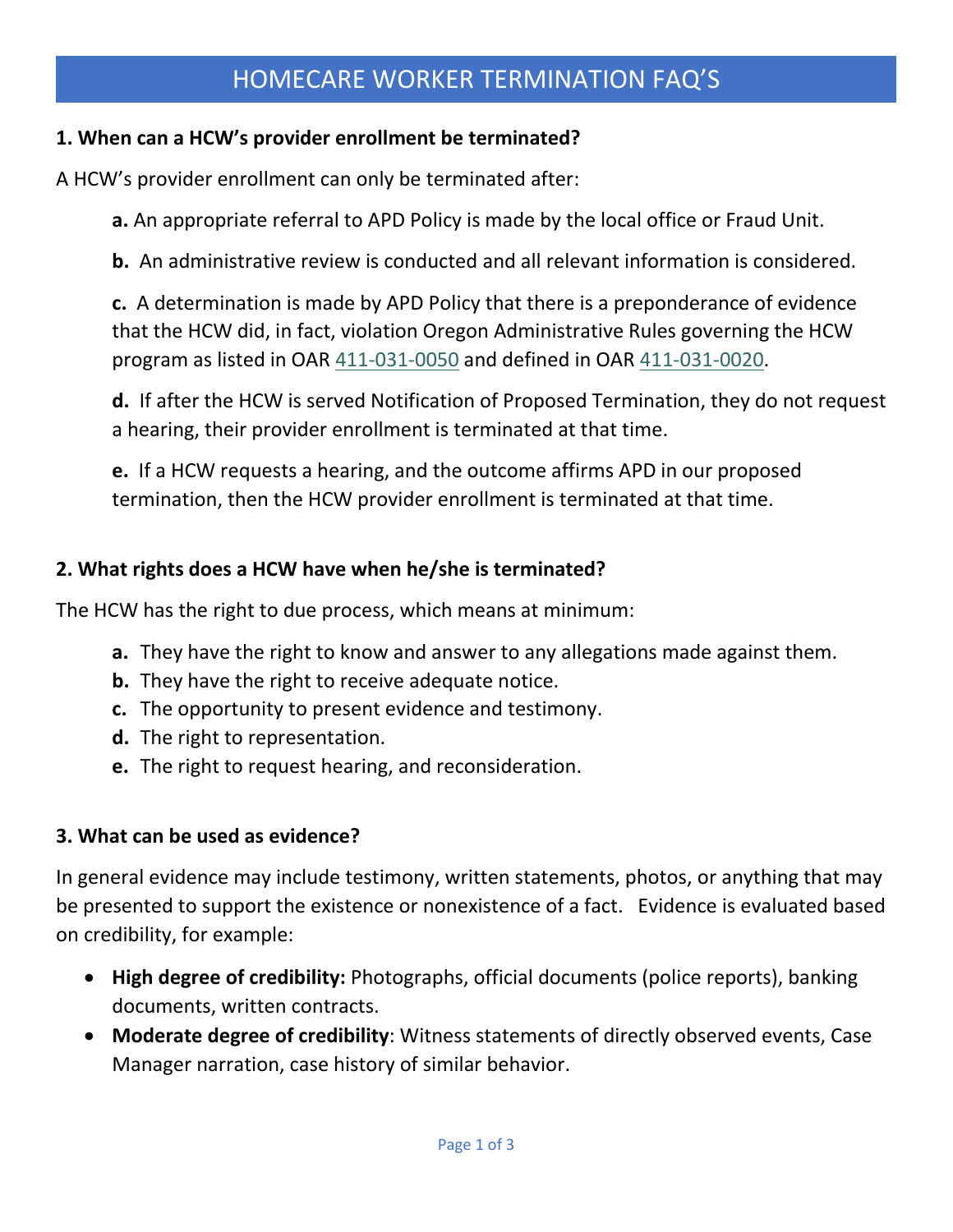# HOMECARE WORKER TERMINATION FAQ'S

• **Lower degree of credibility:** hearsay, opinion, statements of cognitively impaired/mentally ill person.

### Suggested supplement to referrals for termination include:

- Oregon ACCESS narration
- Assessments, service plans, and task lists
- APS reports
- Contract RN reports
- Training records with the Oregon Home Care Commission
- Submitted vouchers
- Client-employer's calendar showing hours worked
- Complaint logs/incident reports
- Written correspondence received from client employers and HCWs

## **4. What information can be included on the SDS 0613, "Notice of Termination of Homecare Provider Enrollment and Number?"**

This notice is sent to both the HCW and APD Policy at [hcw.terminations@dhsoha.state.or.us,](mailto:hcw.terminations@dhsoha.state.or.us) therefore, it should have enough information to explain why the referring staff member believes there has been a rule violation. Names of consumer-employers or witnesses should NOT be included in this form. A short, concise description of the alleged rule violation is what should be written. If there are additional details that the referring staff member wants to include to APD Policy, those details should be in the accompanying email.

### **5. Is the SDS 0613 used when terminating a HCW based on criminal history?**

No. SDS 0613c, "Notice of Termination of Homecare Provider Enrollment and Number Based on Criminal History" should be issued. In addition, the HCW should be sent DHS 0300 "Notice of Final Fitness Determination" and DHS 0299 "Hearing Request: Informal Administrative Review & Contested Case Hearing." The HCW has 45 days from the date of the notice to appeal. The appeal goes directly to the Criminal Records Unit. If the HCW was terminated for other violations listed in OAR [411-031-](http://www.dhs.state.or.us/policy/spd/rules/411_031.pdf) 0050, in addition to criminal history, the local office should also issue SDS 0613 and follow the Administrative Review process.

### **6. When can a HCW's provider enrollment be immediately terminated?**